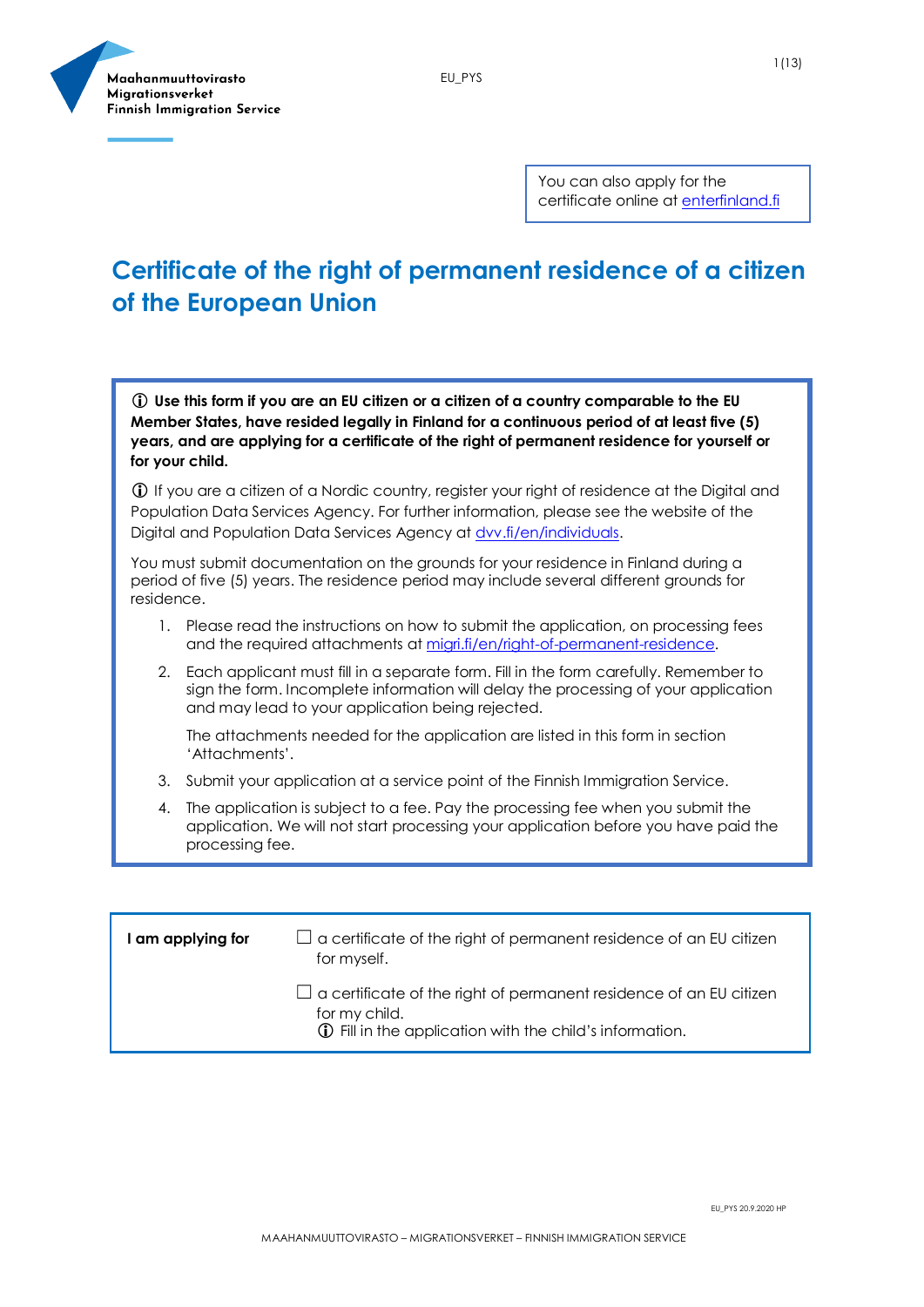# **1. Personal information**

| 1.1<br><b>Information on</b><br>the applicant | <b>Family name</b>                                                                                                              |
|-----------------------------------------------|---------------------------------------------------------------------------------------------------------------------------------|
|                                               | <b>First names</b>                                                                                                              |
|                                               | Gender Female<br>$\Box$ Male                                                                                                    |
|                                               | $\bigcirc$ dd=day mm=month yyyy=year<br>Date of birth $(dd.mm.yyyy)$ _________                                                  |
|                                               | Finnish personal identity code $\frac{1}{2}$ = $\frac{1}{2}$ = $\frac{1}{2}$ = $\frac{1}{2}$ = $\frac{1}{2}$                    |
|                                               | Country of birth                                                                                                                |
|                                               | <b>Place of birth</b>                                                                                                           |
| 1.2<br>Citizenship                            | Current citizenship(s)                                                                                                          |
|                                               | Former citizenship(s) (if any)                                                                                                  |
| 1.3<br><b>Marital status</b>                  | $\Box$ Cohabiting<br>$\Box$ Single<br>$\Box$ Married<br>$\Box$ Widowed<br>$\Box$ Divorced<br>$\Box$ In a registered partnership |
| 1.4<br><b>Other</b><br><b>information</b>     | Occupation                                                                                                                      |
|                                               | Native language                                                                                                                 |
|                                               |                                                                                                                                 |
|                                               | <b>Language you wish to use</b> $\Box$ Finnish $\Box$ Swedish<br>$\Box$ English                                                 |

# **2. Information on passport or identity card**

Check the information from your valid passport or identity card,

| 2.1<br><b>Information on</b><br>passport or<br>identity card | Passport or identity card number          |
|--------------------------------------------------------------|-------------------------------------------|
|                                                              | Country of issue<br>Authority of issue    |
|                                                              |                                           |
|                                                              | Date of issue (dd.mm. yyyy) $\frac{1}{2}$ |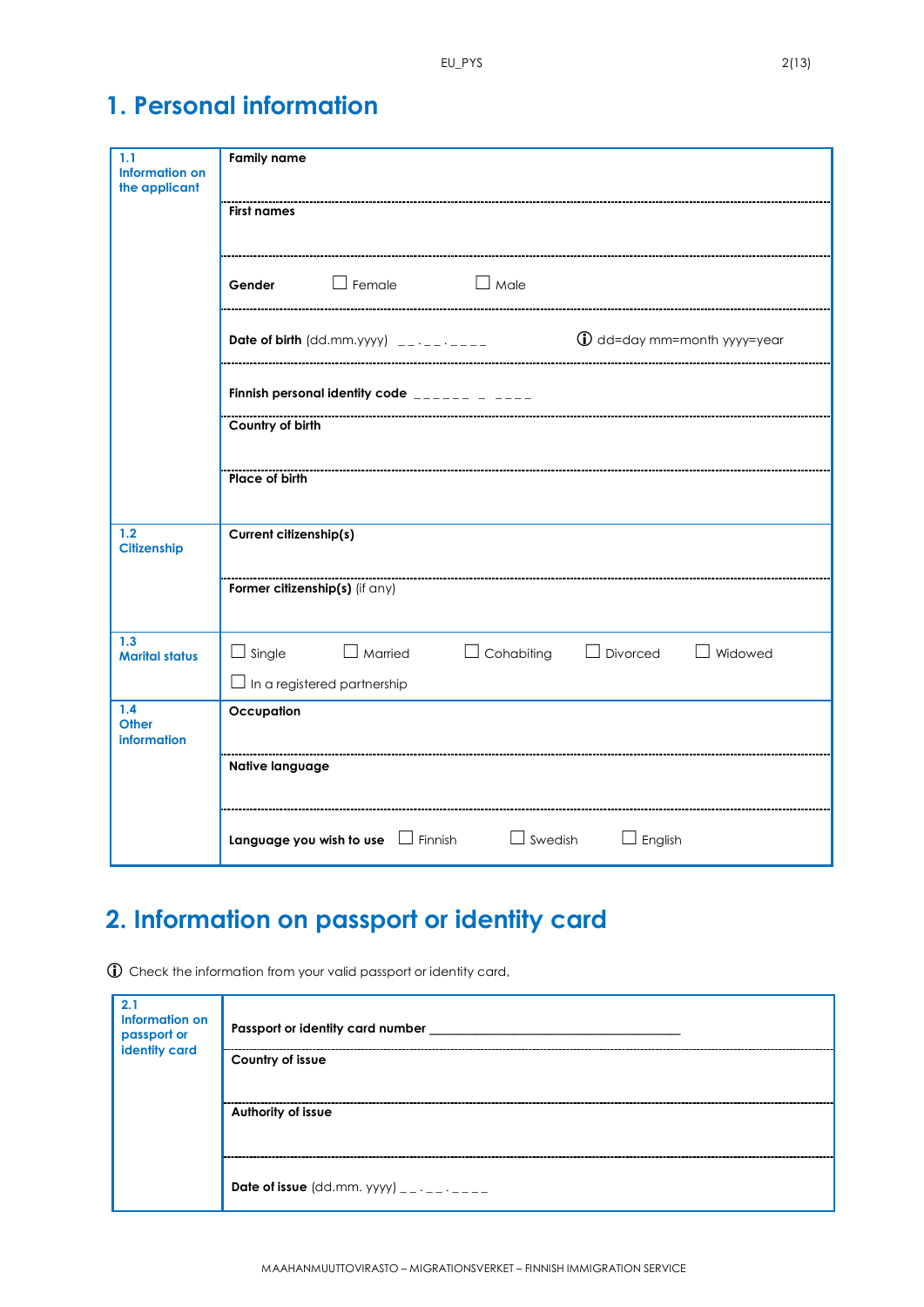| <b>Expiry date</b> (dd.mm. yyyy) __ . _ _ . _ _ _ |
|---------------------------------------------------|
|---------------------------------------------------|

## **3. Contact information**

If your contact information changes, immediately notify the Finnish Immigration Service.

| 3.1<br><b>In Finland</b>                                 | <b>Street address</b> |                                                     |         |  |
|----------------------------------------------------------|-----------------------|-----------------------------------------------------|---------|--|
|                                                          | Postal code           | City/town                                           |         |  |
|                                                          |                       | Telephone number 1 Please include the country code. |         |  |
|                                                          | <b>Email address</b>  |                                                     |         |  |
| 3.2 In another<br>country<br><b>1</b> If you also        | <b>Street address</b> |                                                     |         |  |
| have an<br>address in a<br>country other<br>than Finland | Postal code           | City/town                                           | Country |  |

### **4. Residence in Finland**

| 4.1<br>Permanent<br>residence in<br><b>Finland</b> | <b>I have lived in Finland since</b> $(dd.mm.$ yyyy) __ . _ _ . _ _ _                                                                                                                                                                                                                                                  |
|----------------------------------------------------|------------------------------------------------------------------------------------------------------------------------------------------------------------------------------------------------------------------------------------------------------------------------------------------------------------------------|
|                                                    | <b>(i)</b> If you have not yet lived in Finland for five (5) years, apply for the registration of the right of<br>residence of an EU citizen with the application EU_REK.                                                                                                                                              |
|                                                    | Have you lived outside Finland for more than two years after arriving in Finland?                                                                                                                                                                                                                                      |
|                                                    | $\blacksquare$<br><b>No</b>                                                                                                                                                                                                                                                                                            |
|                                                    | Yes $\bigoplus$ If you answered 'yes', explain below where, why and when you have lived outside<br>Finland. Mention also if you have visited Finland during the time you have lived outside Finland,<br>and explain why and when you have done so. If there is not enough space, you can use a<br>separate attachment. |
|                                                    | Country you lived in                                                                                                                                                                                                                                                                                                   |
|                                                    | Purpose                                                                                                                                                                                                                                                                                                                |
|                                                    |                                                                                                                                                                                                                                                                                                                        |
|                                                    |                                                                                                                                                                                                                                                                                                                        |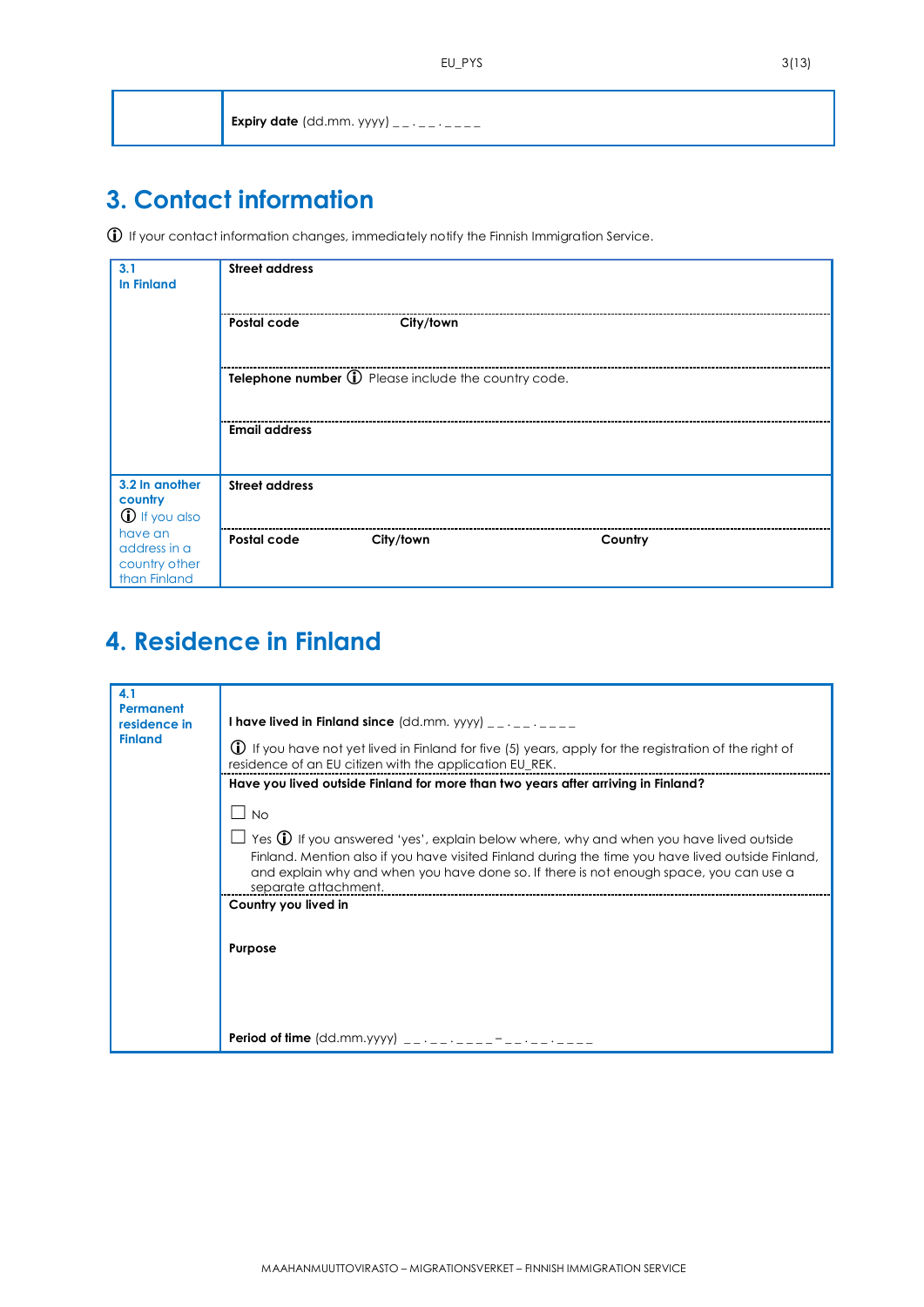|                                              | Country you lived in                                                                                                                                                                                                                        |
|----------------------------------------------|---------------------------------------------------------------------------------------------------------------------------------------------------------------------------------------------------------------------------------------------|
|                                              | Purpose                                                                                                                                                                                                                                     |
|                                              | Period of time $(dd.mm.yyyy)$ __ __ _ _                                                                                                                                                                                                     |
|                                              | Country you lived in                                                                                                                                                                                                                        |
|                                              | Purpose                                                                                                                                                                                                                                     |
|                                              |                                                                                                                                                                                                                                             |
| 4.2<br><b>Residence in</b><br><b>Finland</b> | What is the main purpose of your residence in Finland? $\bigoplus$ You can choose several options.<br>Studies<br>Employment<br>Self-employment<br>Sufficient financial resources<br>Family ties<br>Other purpose, please specify:           |
|                                              | Have you resided in Finland also on other grounds than your main purpose of residence?                                                                                                                                                      |
|                                              | l Yes<br>No                                                                                                                                                                                                                                 |
|                                              | On what other grounds have you resided in Finland?<br>$\bigoplus$ Fill in this section if you answered 'yes' to the previous question.<br><b>(i)</b> Submit documentation of all your grounds for residence during the last five (5) years. |
|                                              | Studies<br>Employment<br>Self-employment                                                                                                                                                                                                    |
|                                              | Sufficient financial resources<br>Family ties                                                                                                                                                                                               |

# **5. Family members**

| 5.1<br><b>Spouse</b> | $\bigcirc$ Give the details of your spouse here regardless of his/her citizenship. |  |  |
|----------------------|------------------------------------------------------------------------------------|--|--|
|                      | No spouse $\bigoplus$ If you do not have a spouse, please move to section 5.2.     |  |  |
|                      | <b>Family name</b><br><b>First names</b>                                           |  |  |
|                      |                                                                                    |  |  |
|                      | Female<br>Male<br>Gender                                                           |  |  |
|                      | Date of birth $(dd.mm.yyyy)$ ________                                              |  |  |
|                      | <b>Finnish personal identity code</b> (if applicable) $\frac{1}{2}$                |  |  |
|                      | Country of birth                                                                   |  |  |
|                      |                                                                                    |  |  |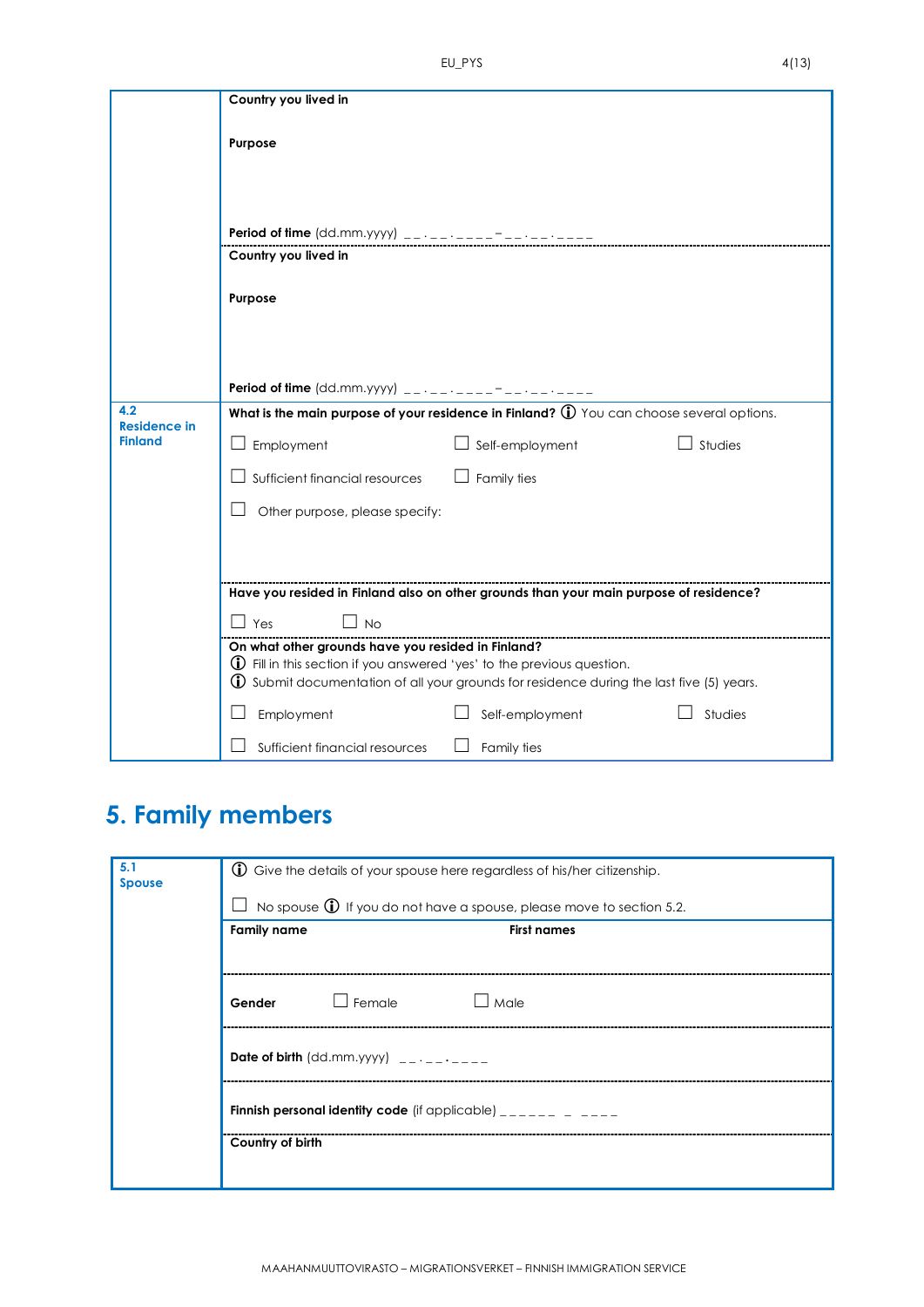|                        | Place of birth                                                                                                                                                                                                                                                                                    |  |  |
|------------------------|---------------------------------------------------------------------------------------------------------------------------------------------------------------------------------------------------------------------------------------------------------------------------------------------------|--|--|
|                        |                                                                                                                                                                                                                                                                                                   |  |  |
|                        | Citizenship                                                                                                                                                                                                                                                                                       |  |  |
|                        |                                                                                                                                                                                                                                                                                                   |  |  |
|                        | Spouse                                                                                                                                                                                                                                                                                            |  |  |
|                        | is in Finland.                                                                                                                                                                                                                                                                                    |  |  |
|                        | will not come to Finland.                                                                                                                                                                                                                                                                         |  |  |
|                        | is applying for the registration of the right of residence of an EU citizen or a certificate of the<br>right of permanent residence, a residence card, or a permanent residence card at the same                                                                                                  |  |  |
|                        | time as me. $\bigoplus$ The spouse must fill in a separate application form.                                                                                                                                                                                                                      |  |  |
| 5.2<br><b>Children</b> | $\bigcirc$ Give the details of all your children under 21 years of age here.                                                                                                                                                                                                                      |  |  |
|                        | <b>(i)</b> Each co-applicant must fill in a separate application form. A child who has turned 12 years of<br>age as well as the child's both parents or guardians must sign the form. Alternatively, the written<br>consent of one of the parents or guardians may be attached to the form.       |  |  |
|                        | <b>1</b> If you have more than three children, give the same details of your other children as a<br>separate attachment.                                                                                                                                                                          |  |  |
|                        | $\exists$ No children $\bf \Phi$ If you do not have children, please move to section 6.                                                                                                                                                                                                           |  |  |
| 5.3<br>Child 1         | <b>Family name</b><br><b>First names</b>                                                                                                                                                                                                                                                          |  |  |
|                        | $\Box$ Male<br>$\Box$ Female<br>Gender                                                                                                                                                                                                                                                            |  |  |
|                        | Date of birth $(dd.mm.yyyy)$ __ .__ .____                                                                                                                                                                                                                                                         |  |  |
|                        | Citizenship                                                                                                                                                                                                                                                                                       |  |  |
|                        | The child                                                                                                                                                                                                                                                                                         |  |  |
|                        | $\Box$ will come to Finland. $\Box$ will not come to Finland.<br>is in Finland.                                                                                                                                                                                                                   |  |  |
|                        | is applying for the registration of the right of residence of an EU citizen, a certificate of the right<br>of permanent residence, a residence card, or a permanent residence card at the same time<br>as me.                                                                                     |  |  |
|                        | $\bigcirc$ You must fill in a separate application form for your child.                                                                                                                                                                                                                           |  |  |
|                        | My spouse and I have custody of the child.                                                                                                                                                                                                                                                        |  |  |
|                        | I have sole custody of the child.                                                                                                                                                                                                                                                                 |  |  |
|                        | I have custody of the child, and the other person having custody of the child is someone other                                                                                                                                                                                                    |  |  |
|                        | than my spouse.<br>(i) Give the details of the other person having custody of the child (last name, first names, date of<br>birth or personal identity code, citizenship, address and email address). You can also attach a<br>notarized consent of the other person having custody of the child. |  |  |
|                        |                                                                                                                                                                                                                                                                                                   |  |  |
|                        |                                                                                                                                                                                                                                                                                                   |  |  |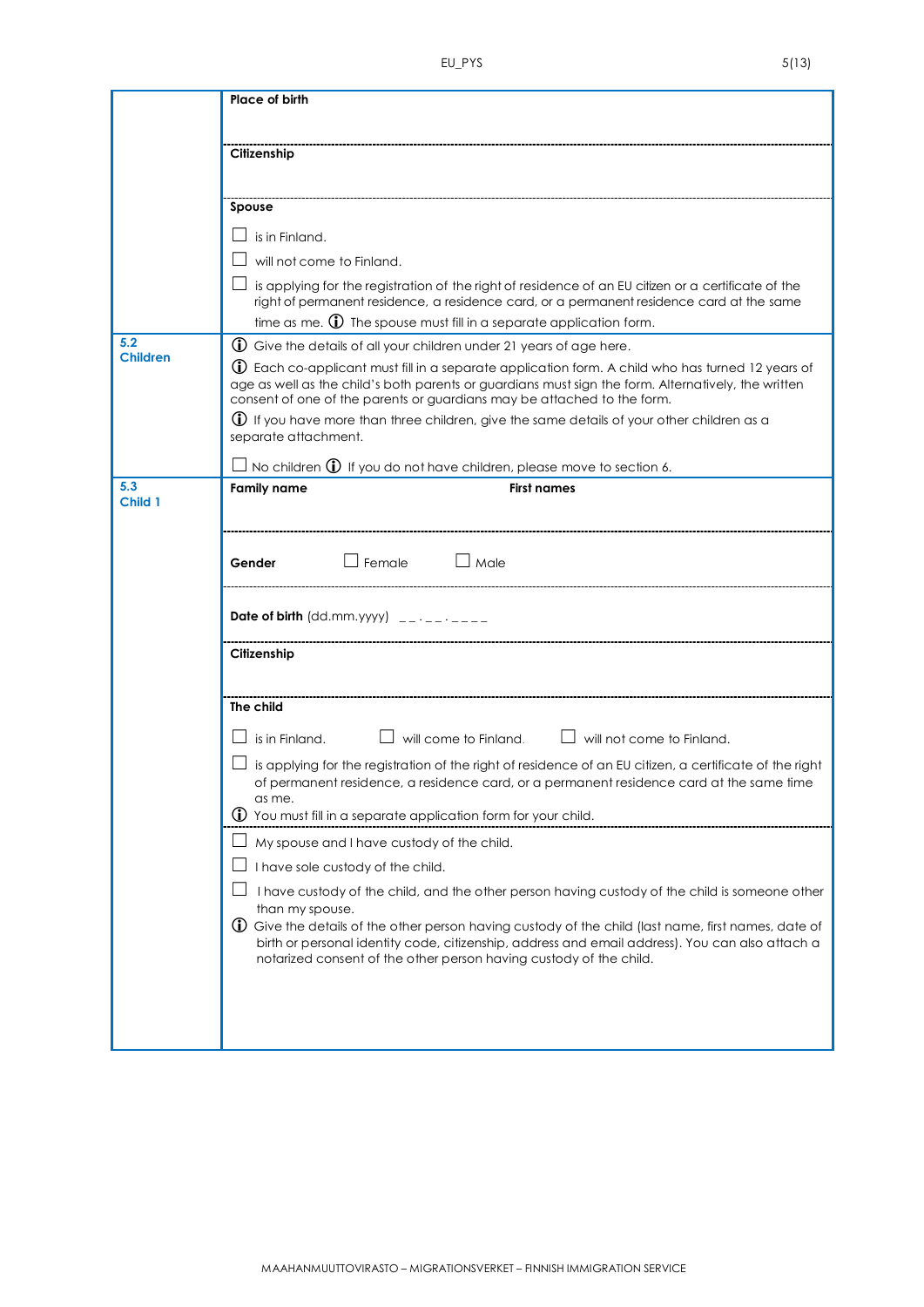| 5.4<br>Child 2 | <b>Family name</b><br><b>First names</b>                                                                                                                                                                                                                                                        |  |  |
|----------------|-------------------------------------------------------------------------------------------------------------------------------------------------------------------------------------------------------------------------------------------------------------------------------------------------|--|--|
|                | $\Box$ Female<br>$\Box$ Male<br>Gender                                                                                                                                                                                                                                                          |  |  |
|                | Date of birth (dd.mm.yyyy) $\quad$ __ $\cdot$ _ $\cdot$ _ _ _ _ _                                                                                                                                                                                                                               |  |  |
|                | Citizenship                                                                                                                                                                                                                                                                                     |  |  |
|                | The child                                                                                                                                                                                                                                                                                       |  |  |
|                | is in Finland<br>will come to Finland. $\Box$ will not come to Finland.                                                                                                                                                                                                                         |  |  |
|                | $\Box$ is applying for the registration of the right of residence of an EU citizen, a certificate of the right<br>of permanent residence, a residence card, or a permanent residence card at the same time<br>as me.<br>$\bigcirc$ You must fill in a separate application form for your child. |  |  |
|                |                                                                                                                                                                                                                                                                                                 |  |  |
|                | My spouse and I have custody of the child.                                                                                                                                                                                                                                                      |  |  |
|                | I have sole custody of the child.                                                                                                                                                                                                                                                               |  |  |
|                | I have custody of the child, and the other person having custody of the child is someone other<br>than my spouse.                                                                                                                                                                               |  |  |
|                | (i) Give the details of the other person having custody of the child (last name, first names, date of<br>birth or personal identity code, citizenship, address and email address). You can also attach a<br>notarized consent of the other person having custody of the child.                  |  |  |
|                |                                                                                                                                                                                                                                                                                                 |  |  |
| 5.5<br>Child 3 | <b>Family name</b><br><b>First names</b>                                                                                                                                                                                                                                                        |  |  |
|                | $\Box$ Male<br>$\Box$ Female<br>Gender                                                                                                                                                                                                                                                          |  |  |
|                |                                                                                                                                                                                                                                                                                                 |  |  |
|                | Citizenship                                                                                                                                                                                                                                                                                     |  |  |
|                | The child                                                                                                                                                                                                                                                                                       |  |  |
|                | will come to Finland.<br>$\Box$ will not come to Finland.<br>is in Finland.                                                                                                                                                                                                                     |  |  |
|                | is applying for the registration of the right of residence of an EU citizen, a certificate of the right<br>of permanent residence, a residence card, or a permanent residence card at the same time as<br>me.                                                                                   |  |  |
|                | $\bigoplus$ You must fill in a separate application form for your child.                                                                                                                                                                                                                        |  |  |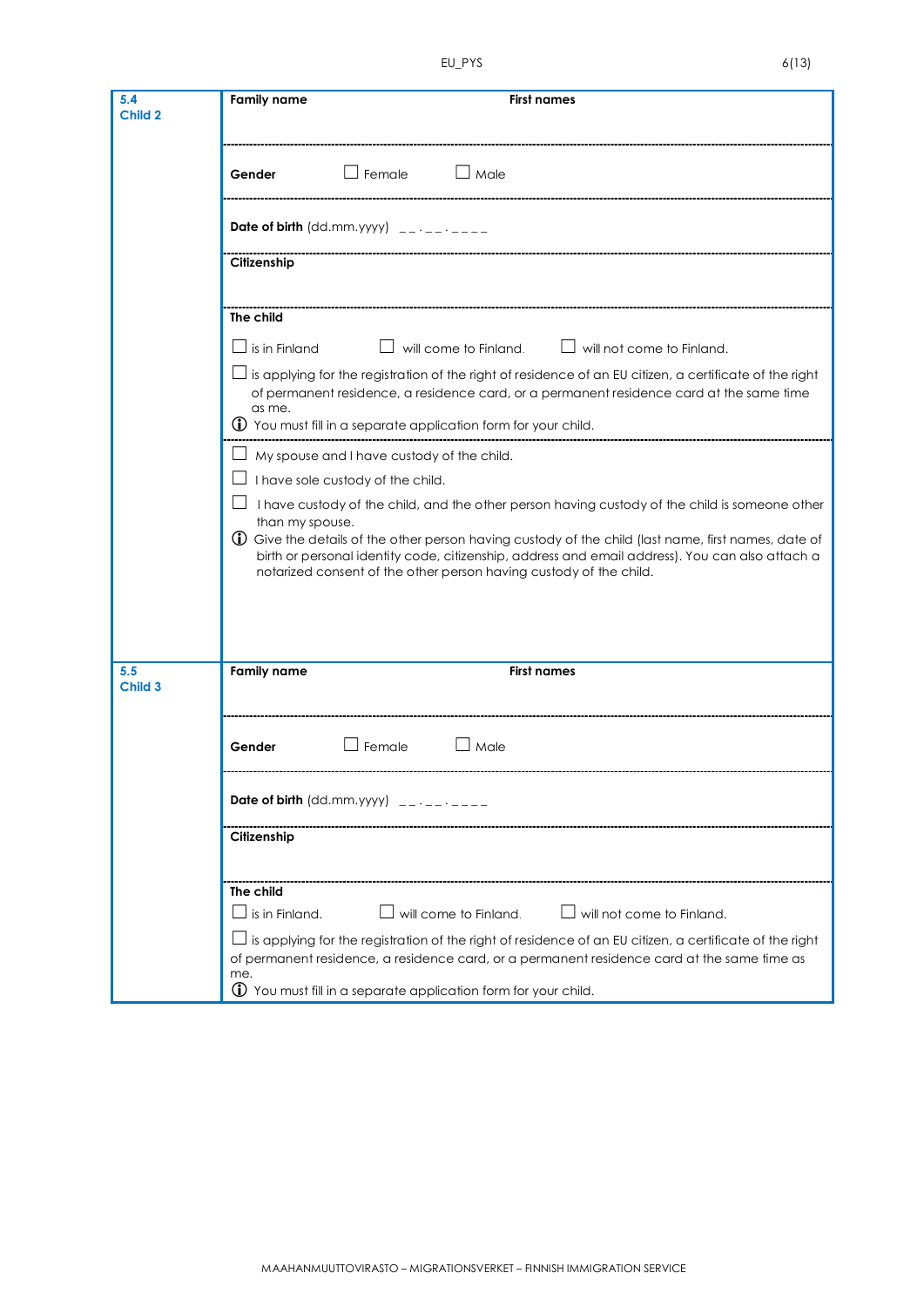| × |  |  |
|---|--|--|

|                                     | My spouse and I have custody of the child.                                                                                                                                                                                                                                                        |  |
|-------------------------------------|---------------------------------------------------------------------------------------------------------------------------------------------------------------------------------------------------------------------------------------------------------------------------------------------------|--|
|                                     | I have sole custody of the child.                                                                                                                                                                                                                                                                 |  |
|                                     | I have custody of the child, and the other person having custody of the child is someone other<br>$\Box$                                                                                                                                                                                          |  |
|                                     | than my spouse.<br>(i) Give the details of the other person having custody of the child (last name, first names, date of<br>birth or personal identity code, citizenship, address and email address). You can also attach a<br>notarized consent of the other person having custody of the child. |  |
| 5.6                                 | <b>No other relative <math>\mathbf{D}</math></b> If you answered 'No other relative', please move to section 6.                                                                                                                                                                                   |  |
| <b>Other relative</b>               |                                                                                                                                                                                                                                                                                                   |  |
|                                     | (j) If you have a dependent relative in a direct ascending line or other relative, fill in his/her details<br>below.                                                                                                                                                                              |  |
|                                     | <b>Family name</b><br><b>First names</b>                                                                                                                                                                                                                                                          |  |
|                                     |                                                                                                                                                                                                                                                                                                   |  |
|                                     | <b>Date of birth</b> (dd.mm.yyyy) $\qquad \qquad - \qquad - \qquad - \qquad -$                                                                                                                                                                                                                    |  |
| $\Box$ Female $\Box$ Male<br>Gender |                                                                                                                                                                                                                                                                                                   |  |
|                                     | <b>Finnish personal identity code</b> (if applicable) $\frac{1}{2}$                                                                                                                                                                                                                               |  |
|                                     | Country of birth                                                                                                                                                                                                                                                                                  |  |
|                                     | Place of birth                                                                                                                                                                                                                                                                                    |  |
|                                     | Citizenship                                                                                                                                                                                                                                                                                       |  |
|                                     | Your relationship to the other family member or person                                                                                                                                                                                                                                            |  |
|                                     | The other family member or person                                                                                                                                                                                                                                                                 |  |
|                                     | is in Finland. He/she came to Finland on $(dd.mm.yyy)$ __ .__ .____                                                                                                                                                                                                                               |  |
|                                     | will come to Finland.                                                                                                                                                                                                                                                                             |  |
|                                     | will not come to Finland.                                                                                                                                                                                                                                                                         |  |
|                                     | is applying for the registration of the right of residence of an EU citizen or a certificate of the<br>right of permanent residence at the same time as me.                                                                                                                                       |  |
|                                     | $\mathbb O$ Each applicant must fill in a separate application form.                                                                                                                                                                                                                              |  |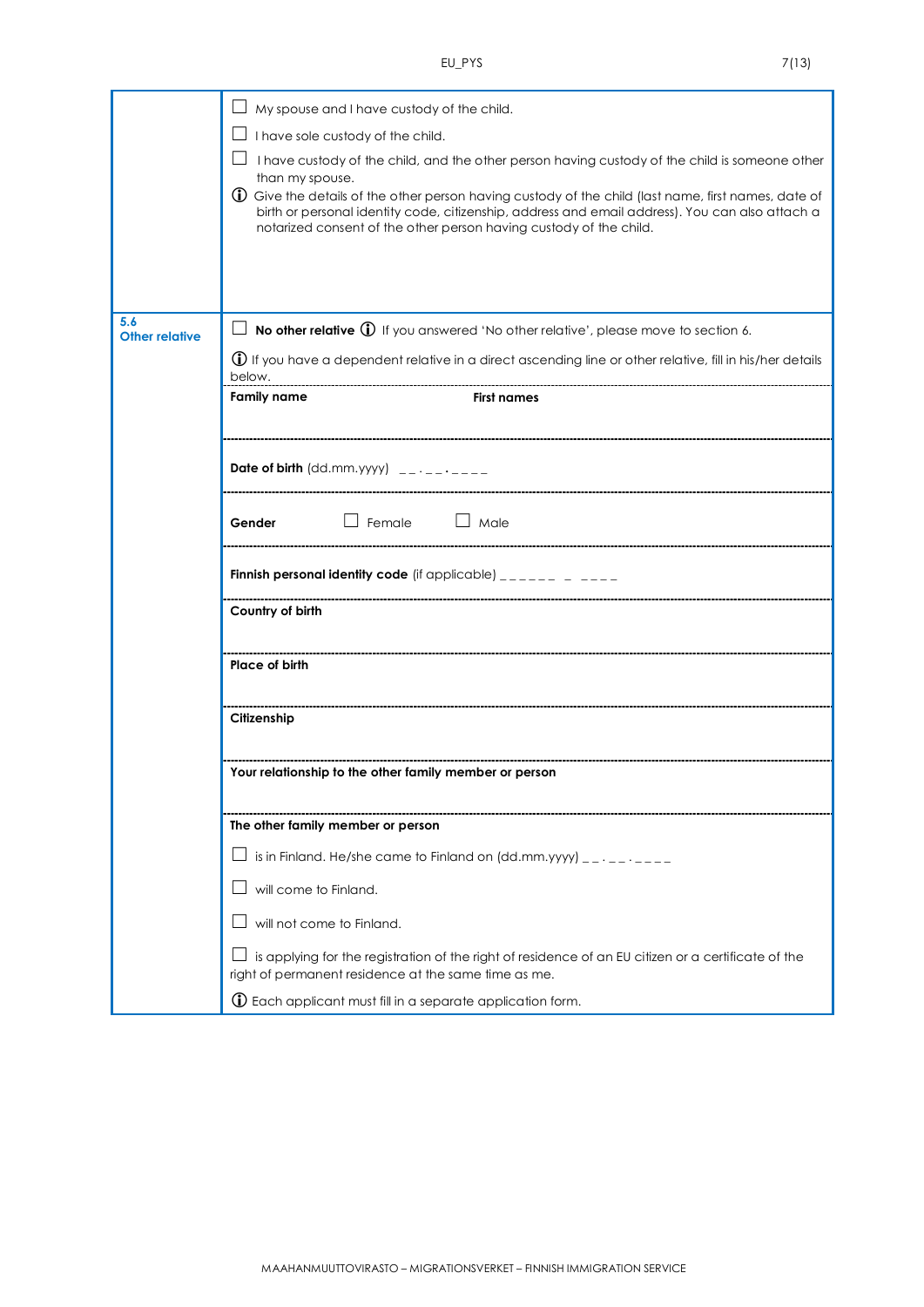### **6. Personal details of parents or guardians of a child**

If you are under 21 years of age, give the personal details of your parents or guardians here.

| 6.1<br><b>Parent or</b><br>guardian 1 | <b>Family name</b>                                                                                                           |                                                              | <b>First names</b> |         |
|---------------------------------------|------------------------------------------------------------------------------------------------------------------------------|--------------------------------------------------------------|--------------------|---------|
|                                       | Gender                                                                                                                       | $\Box$ Female                                                | $\Box$ Male        |         |
|                                       |                                                                                                                              | Date of birth (dd.mm.yyyy) $\frac{1}{2}$ - - - - - - - - - - |                    |         |
|                                       |                                                                                                                              |                                                              |                    |         |
|                                       | Finnish personal identity code (if applicable) $\frac{1}{2}$ = $\frac{1}{2}$ = $\frac{1}{2}$ = $\frac{1}{2}$ = $\frac{1}{2}$ |                                                              |                    |         |
|                                       | Citizenship                                                                                                                  |                                                              |                    |         |
|                                       | <b>Street address</b>                                                                                                        |                                                              |                    |         |
|                                       | Postal code                                                                                                                  | ----------------------------<br>City/town                    |                    | Country |
|                                       | <b>Email address</b>                                                                                                         |                                                              |                    |         |
|                                       | Parent or guardian 1 is                                                                                                      |                                                              |                    |         |
|                                       |                                                                                                                              | $\Box$ my parent $\Box$ other person who has custody of me   |                    |         |
| 6.2<br><b>Parent or</b><br>guardian 2 | <b>Family name</b><br><b>First names</b>                                                                                     |                                                              |                    |         |
|                                       | Gender                                                                                                                       | $\Box$ Female $\Box$ Male                                    |                    |         |
|                                       |                                                                                                                              |                                                              |                    |         |
|                                       | Finnish personal identity code (if applicable) $\frac{1}{2}$ = $\frac{1}{2}$ = $\frac{1}{2}$ = $\frac{1}{2}$ = $\frac{1}{2}$ |                                                              |                    |         |
| Citizenship                           |                                                                                                                              |                                                              |                    |         |
| <b>Street address</b>                 |                                                                                                                              |                                                              |                    |         |
|                                       | Postal code                                                                                                                  | City/town                                                    |                    | Country |
|                                       | <b>Email address</b>                                                                                                         |                                                              |                    |         |
|                                       | Parent or guardian 2 is                                                                                                      |                                                              |                    |         |
|                                       | my parent<br>other person who has custody of me                                                                              |                                                              |                    |         |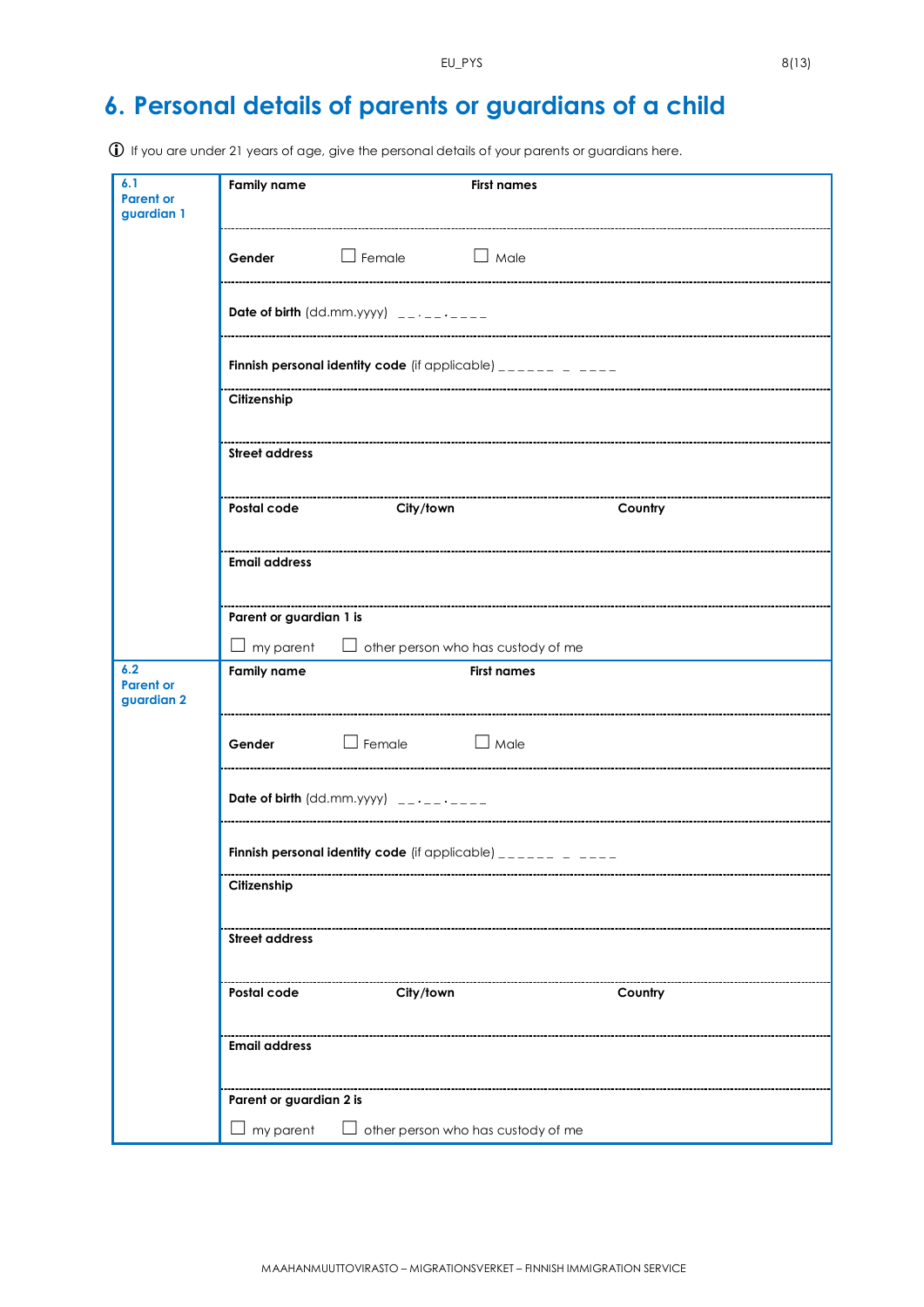# **7. Grounds for residence in Finland**

 Answer the questions below according to what you stated above as the main purpose of your residence as well as other grounds besides your main purpose of residence. Fill in all the sections that you have stated as grounds for your residence.

 Attach to the application certificates or other documents concerning the grounds. You will find a list of the attachments in section 9 of this form.

| 7.1<br><b>Employment</b><br>as grounds   | $\Box$ I have been employed.                                             |
|------------------------------------------|--------------------------------------------------------------------------|
|                                          |                                                                          |
|                                          |                                                                          |
|                                          |                                                                          |
|                                          |                                                                          |
|                                          | <b>Period of time</b> $(dd.mm.yyyy)$ ___________                         |
|                                          | $\Box$ I have been an unemployed jobseeker.                              |
|                                          |                                                                          |
|                                          |                                                                          |
|                                          | <b>Period of time</b> (dd.mm.yyyy) __ . _ _ _ _ _ _ _ _ _ _ _ _ _ _      |
|                                          | $\Box$ I have been retired or become temporarily incapable for work.     |
|                                          | <b>Period of time</b> (dd.mm.yyyy) $- - - - - - - - - - - - - - -$       |
| 7.2<br>Self-<br>employment<br>as grounds | $\Box$ I have been self-employed.                                        |
|                                          | <b>Period of time</b> (dd.mm.yyyy) $\frac{1}{2}$ $\cdots$ $\frac{1}{2}$  |
|                                          | $\Box$ My self-employment has ended or I have become incapable for work. |
|                                          |                                                                          |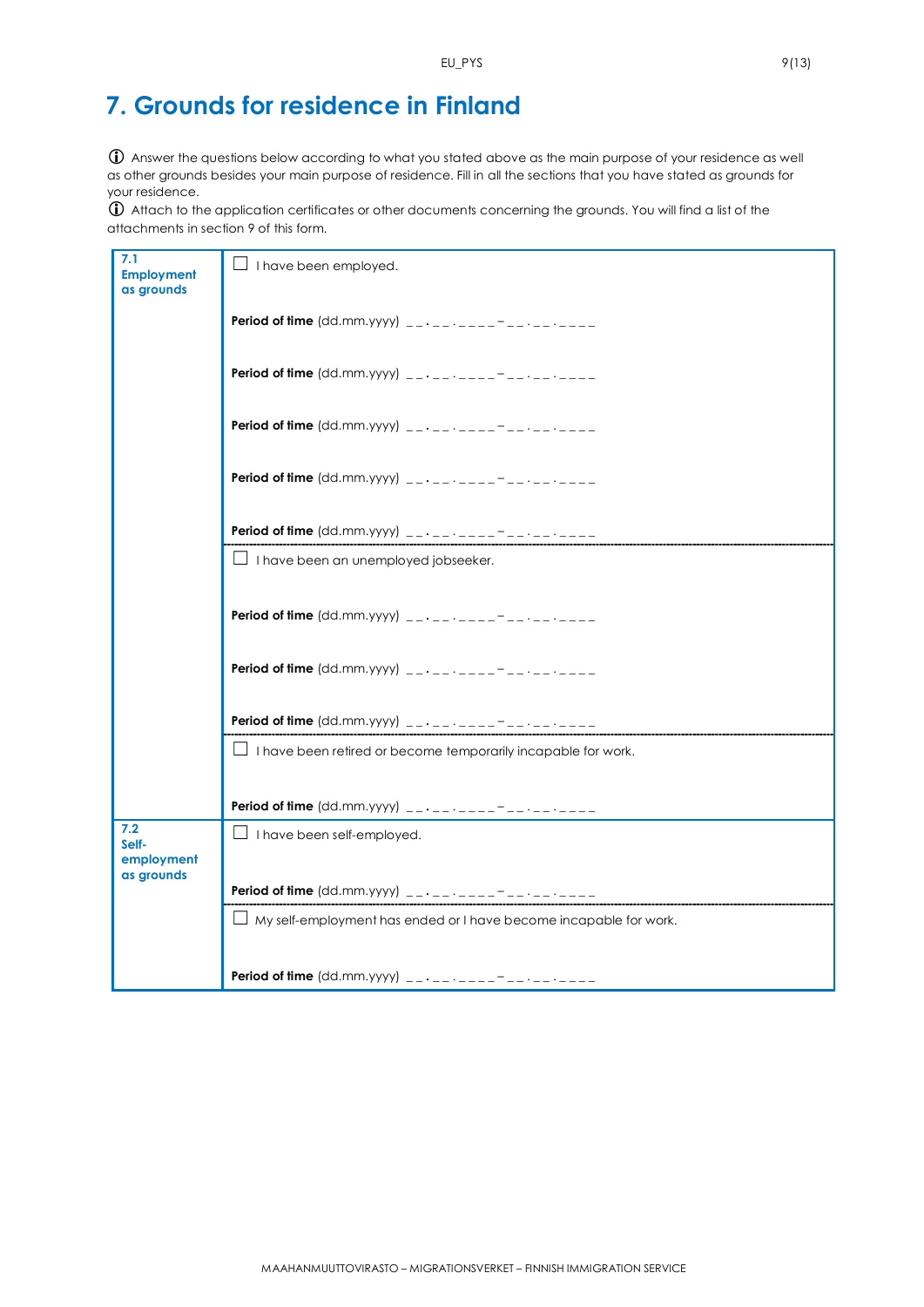| 7.3                              |                                                                                           |                                         |  |
|----------------------------------|-------------------------------------------------------------------------------------------|-----------------------------------------|--|
| <b>Studies as</b>                | I have been a student.                                                                    |                                         |  |
| grounds                          |                                                                                           |                                         |  |
|                                  |                                                                                           |                                         |  |
|                                  |                                                                                           |                                         |  |
| 7.4<br><b>Sufficient</b>         | $\Box$<br>I have had sufficient financial resources for myself and for my family members. |                                         |  |
| financial                        |                                                                                           |                                         |  |
| resources as                     |                                                                                           |                                         |  |
| grounds                          |                                                                                           |                                         |  |
| 7.5                              |                                                                                           |                                         |  |
| <b>Family ties as</b><br>grounds | I am or have been a family member of an EU citizen.<br>$\Box$                             |                                         |  |
|                                  |                                                                                           |                                         |  |
|                                  |                                                                                           |                                         |  |
|                                  |                                                                                           |                                         |  |
|                                  | I am or have been a family member of a Finnish citizen.                                   |                                         |  |
|                                  |                                                                                           |                                         |  |
|                                  |                                                                                           |                                         |  |
|                                  |                                                                                           |                                         |  |
|                                  |                                                                                           |                                         |  |
|                                  | My marriage to or cohabitation with the EU citizen has ended.                             |                                         |  |
|                                  |                                                                                           |                                         |  |
|                                  |                                                                                           |                                         |  |
|                                  | I have divorced.                                                                          | Date (dd.mm.yyyy) $\frac{1}{2}$         |  |
|                                  |                                                                                           |                                         |  |
|                                  |                                                                                           |                                         |  |
|                                  | My spouse has died.                                                                       | Date (dd.mm.yyyy) $-$ - $-$ - $-$ - $-$ |  |
|                                  |                                                                                           |                                         |  |
|                                  |                                                                                           |                                         |  |
|                                  | My spouse has moved away from Finland.                                                    | Date (dd.mm.yyyy) $-$ - $-$ - $-$ - $-$ |  |
|                                  |                                                                                           |                                         |  |

#### **8. Additional information**

 $\bf \hat{U}$  You can give any additional information here. You can, for instance, let us know if there are other matters that you want to state as grounds for your application besides the ones you stated above. If you wish, you can also state some other matter or additional information concerning your application or your coming to Finland. Provide the information as a separate attachment, if necessary.

| 8.1 Additional<br>information |  |
|-------------------------------|--|
|                               |  |
|                               |  |
|                               |  |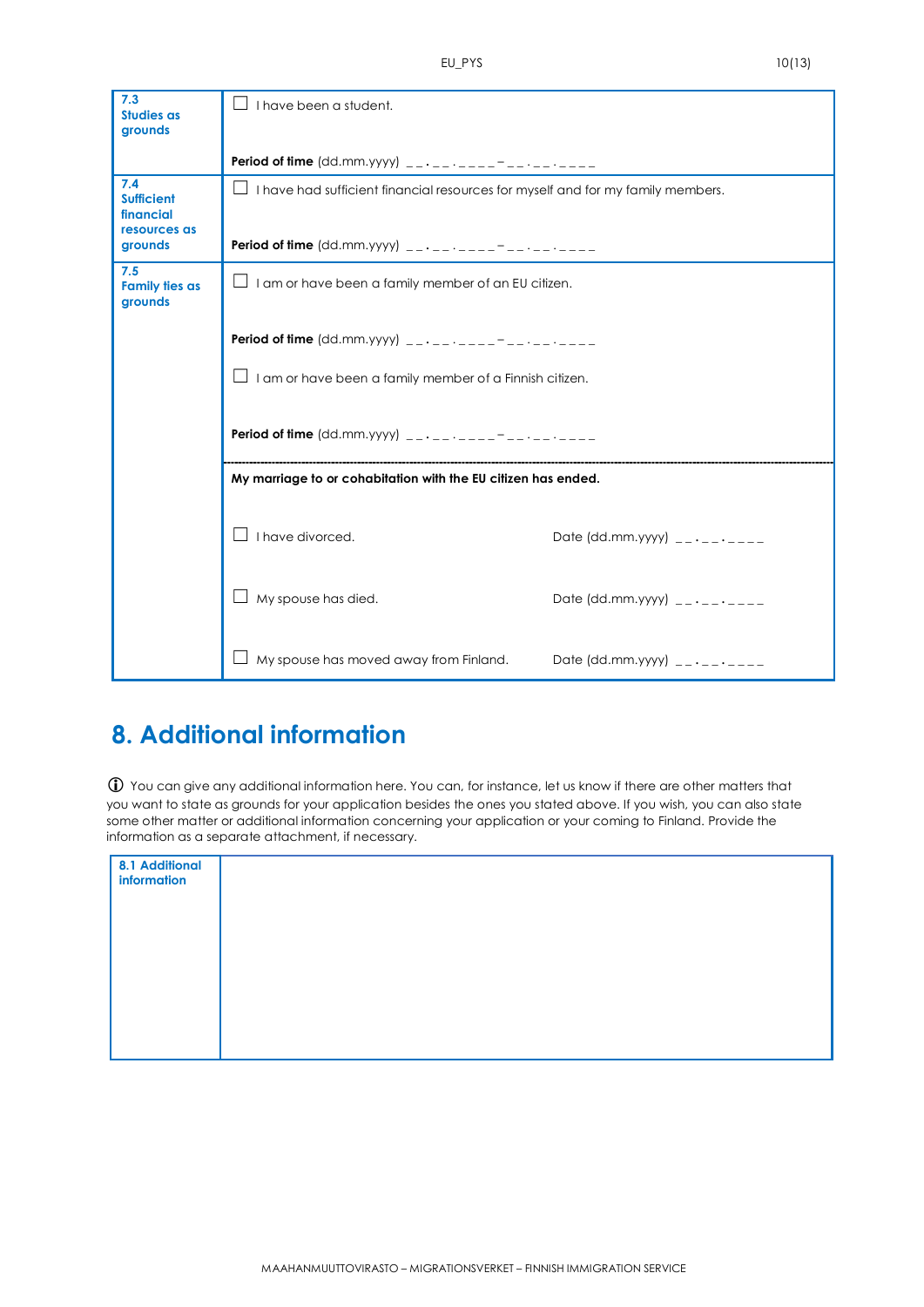#### **9. Attachments**

Attach the documents listed below to your notification.

 Our languages of contact are Finnish, Swedish and English. If your documents are in some other language, have them translated by an official or authorised translator and attach the translation to the document. For more information, se[e migri.fi/en/interpretation-translation-and-legalisation.](https://migri.fi/en/interpretation-translation-and-legalisation) The authority processing your notification may ask you for even other documents than the ones mentioned here. When you submit your application, please bring with you originals and copies of the documents that you attach to your application. A document that has been issued by an authority of an EU Member State concerning birth, marriage, registered partnership or death does not need to be translated, if you attach to the document a multilingual standard form issued by the authority (EU Regulation No 2016/1191).

| 9.1<br><b>Personal</b>                                      | $\bigoplus$ Bring with you a valid passport or identity card when you submit your application.                                                                                                                                                                                                                                                                                                                                                       |  |
|-------------------------------------------------------------|------------------------------------------------------------------------------------------------------------------------------------------------------------------------------------------------------------------------------------------------------------------------------------------------------------------------------------------------------------------------------------------------------------------------------------------------------|--|
| information                                                 | A colour copy of the personal data in the identity card                                                                                                                                                                                                                                                                                                                                                                                              |  |
|                                                             |                                                                                                                                                                                                                                                                                                                                                                                                                                                      |  |
| 9.2<br><b>Grounds for</b><br>residence in<br><b>Finland</b> | <b>(i)</b> Submit documentation on the grounds for your continuous/uninterrupted residence in Finland<br>during a period of five (5) years. This period may include several different grounds for residence.<br>The five-year period of continuous/uninterrupted residence does not have to consist of the most<br>recent five years, but you must have a five-year period of uninterrupted residence in Finland at<br>some point of your residence. |  |
|                                                             | Employment                                                                                                                                                                                                                                                                                                                                                                                                                                           |  |
|                                                             | $\Box$ Proof of employment                                                                                                                                                                                                                                                                                                                                                                                                                           |  |
|                                                             | Submit the following documents, for example:                                                                                                                                                                                                                                                                                                                                                                                                         |  |
|                                                             | <b>Employment contracts</b>                                                                                                                                                                                                                                                                                                                                                                                                                          |  |
|                                                             | Certificate of employment                                                                                                                                                                                                                                                                                                                                                                                                                            |  |
|                                                             | Payslips                                                                                                                                                                                                                                                                                                                                                                                                                                             |  |
|                                                             | $\Box$ Pay statements                                                                                                                                                                                                                                                                                                                                                                                                                                |  |
|                                                             | Self-employment                                                                                                                                                                                                                                                                                                                                                                                                                                      |  |
|                                                             | $\Box$ Proof of self-employment                                                                                                                                                                                                                                                                                                                                                                                                                      |  |
|                                                             | Submit the following documents, for example:                                                                                                                                                                                                                                                                                                                                                                                                         |  |
|                                                             | $\perp$ The company's Trade Register extract                                                                                                                                                                                                                                                                                                                                                                                                         |  |
|                                                             | $\perp$ The company's completed financial statements                                                                                                                                                                                                                                                                                                                                                                                                 |  |
|                                                             | Your personal tax decisions                                                                                                                                                                                                                                                                                                                                                                                                                          |  |
|                                                             | The company's client contracts or commission invoices                                                                                                                                                                                                                                                                                                                                                                                                |  |
|                                                             | Certificate of a valid YEL insurance (self-employed persons' pension insurance)                                                                                                                                                                                                                                                                                                                                                                      |  |
|                                                             | $\perp$ Bank statements for the past three months                                                                                                                                                                                                                                                                                                                                                                                                    |  |
|                                                             | Unemployed                                                                                                                                                                                                                                                                                                                                                                                                                                           |  |
|                                                             | (i) If your employment relationship or self-employment has ended, you have become incapable<br>for work or you have been temporarily laid off, attach to your application documentation on this.                                                                                                                                                                                                                                                     |  |
|                                                             | Documentation from your employer on the reason why the employment ended                                                                                                                                                                                                                                                                                                                                                                              |  |
|                                                             | If you are unemployed, a certificate of unemployment from an Employment and Economic<br>Development Office (TE Office)                                                                                                                                                                                                                                                                                                                               |  |
|                                                             | If you have been self-employed, documentation on the reason why your self-employment<br>ended                                                                                                                                                                                                                                                                                                                                                        |  |
|                                                             | Documentation on vocational education and training                                                                                                                                                                                                                                                                                                                                                                                                   |  |
|                                                             | Doctor's certificate of incapacity for work $\mathbf{\hat{U}}$ If you are incapable for work at the moment,<br>the certificate may not be more than 6 months old.                                                                                                                                                                                                                                                                                    |  |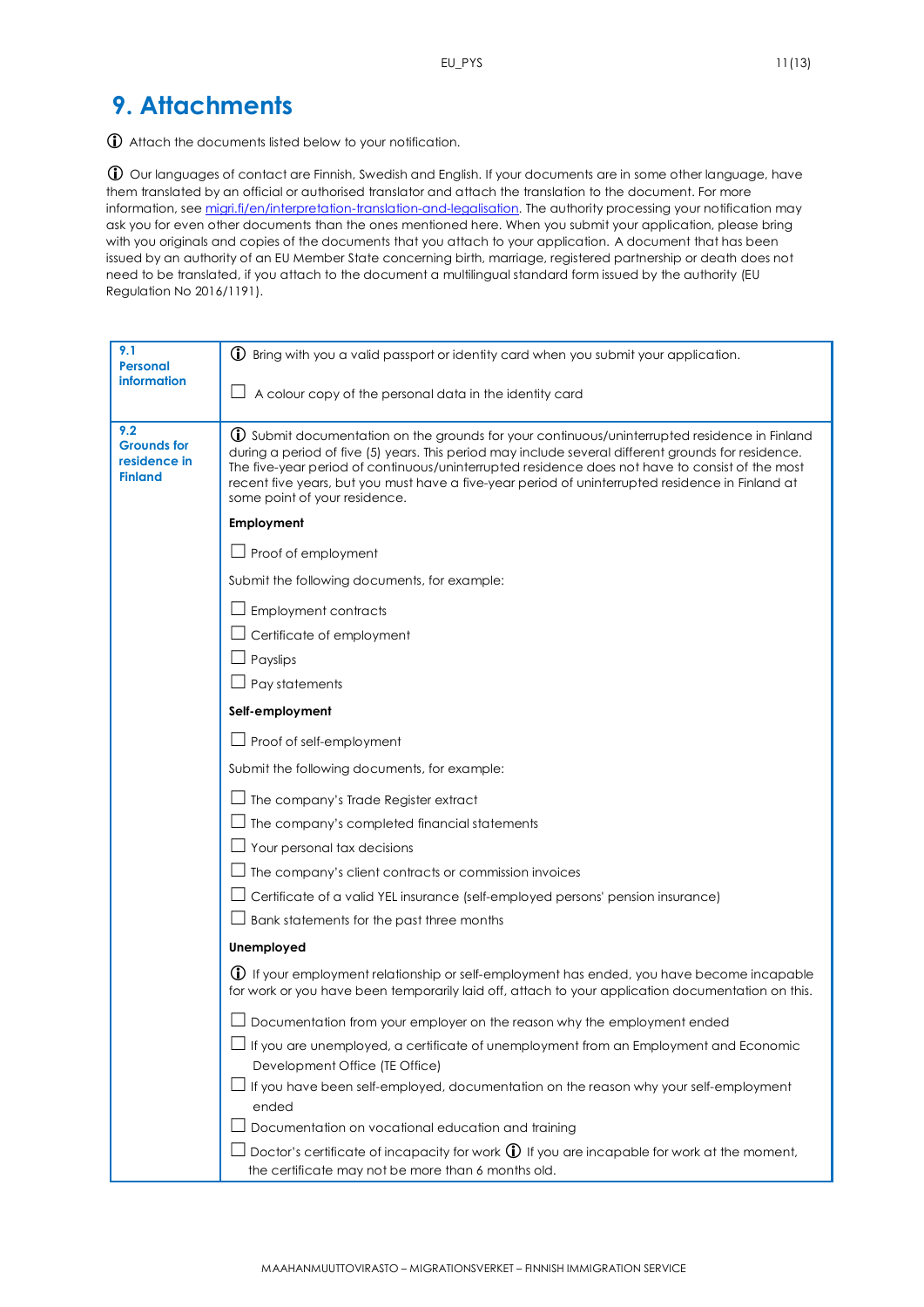|                                                        | <b>Studies</b>                                                                                                                                                                                                                                                                 |  |  |
|--------------------------------------------------------|--------------------------------------------------------------------------------------------------------------------------------------------------------------------------------------------------------------------------------------------------------------------------------|--|--|
|                                                        | Submit the following documents, for example:                                                                                                                                                                                                                                   |  |  |
|                                                        | Certificate of attendance                                                                                                                                                                                                                                                      |  |  |
|                                                        | $\Box$ Degree certificate                                                                                                                                                                                                                                                      |  |  |
|                                                        | Transcript of records                                                                                                                                                                                                                                                          |  |  |
|                                                        | <b>Sufficient financial resources</b>                                                                                                                                                                                                                                          |  |  |
|                                                        | $\perp$ Statement of sufficient financial resources for yourself and your family members                                                                                                                                                                                       |  |  |
|                                                        | Submit the following documents, for example:                                                                                                                                                                                                                                   |  |  |
|                                                        | $\perp$ Documentation on regular income, such as pensions, rental income or other regular income or<br>financial support                                                                                                                                                       |  |  |
|                                                        | Documentation on property in Finland                                                                                                                                                                                                                                           |  |  |
|                                                        | $\sqcup$ Bank statements                                                                                                                                                                                                                                                       |  |  |
|                                                        | Other documentation on the assets you have at your disposal                                                                                                                                                                                                                    |  |  |
|                                                        | Family ties $\bigoplus$ If your family ties are the same as when you applied for EU registration, you do not<br>need to submit documentation on family ties.                                                                                                                   |  |  |
|                                                        | Attachments concerning family ties:                                                                                                                                                                                                                                            |  |  |
|                                                        | $\perp$ Document concerning your family ties $\oplus$ The document can be, for example, a marriage<br>certificate, a birth certificate or a proof of custody.                                                                                                                  |  |  |
|                                                        | $\Box$ Documentation on cohabitation $\bigoplus$ The document can be, for example, a tenancy                                                                                                                                                                                   |  |  |
|                                                        | agreement showing that you have lived together for at least two years.                                                                                                                                                                                                         |  |  |
|                                                        | $\perp$ Proof of dependency $\bigoplus$ The proof can be, for example, documentation on financial                                                                                                                                                                              |  |  |
|                                                        | dependence.<br>Other possible attachments                                                                                                                                                                                                                                      |  |  |
|                                                        |                                                                                                                                                                                                                                                                                |  |  |
|                                                        | <b>(i)</b> If you have been divorced, your spouse has died or your spouse has moved away from<br>Finland, attach to your application documentation on the grounds on which you have resided in<br>Finland since then.                                                          |  |  |
| 9.3                                                    | Supplement form "Suomen kansalaisen vapaan liikkumisoikeuden käyttö"                                                                                                                                                                                                           |  |  |
| <b>Family</b><br>member of a<br><b>Finnish citizen</b> | $\bigoplus$ If you are a family member of a Finnish citizen, you need to fill in the supplement form "Suomen<br>kansalaisen vapaan liikkumisoikeuden käyttö" and present documentation on your family ties.<br>Attach this form only if you are a spouse of a Finnish citizen. |  |  |
|                                                        | $\bigoplus$ If your family ties are the same as when you applied for EU registration, you do not need to<br>submit documentation on family ties.                                                                                                                               |  |  |
| 9.4<br><b>Family</b><br>member of an<br>EU citizen,    | $\bigoplus$ If you are and have been a family member of an EU citizen for five (5) years and are applying<br>on the basis of family ties, attach to your application documentation on the EU citizen's (the<br>sponsor's) grounds for residence.                               |  |  |
| documentation<br>on the<br>sponsor's<br>grounds        | Attachments concerning grounds:                                                                                                                                                                                                                                                |  |  |
|                                                        | Attachments for employee                                                                                                                                                                                                                                                       |  |  |
|                                                        | Attachments for self-employed person                                                                                                                                                                                                                                           |  |  |
|                                                        | Attachments for unemployed person                                                                                                                                                                                                                                              |  |  |
|                                                        | Attachments for student                                                                                                                                                                                                                                                        |  |  |
|                                                        | Attachments showing sufficient financial resources                                                                                                                                                                                                                             |  |  |
| 9.5<br><b>Other</b>                                    | <b>Other information</b>                                                                                                                                                                                                                                                       |  |  |
| <b>attachments</b>                                     | I am attaching other information to the application.                                                                                                                                                                                                                           |  |  |
|                                                        | <b>(i)</b> Write a free-form written statement of your other grounds and attach the statement to your                                                                                                                                                                          |  |  |
|                                                        | application.                                                                                                                                                                                                                                                                   |  |  |